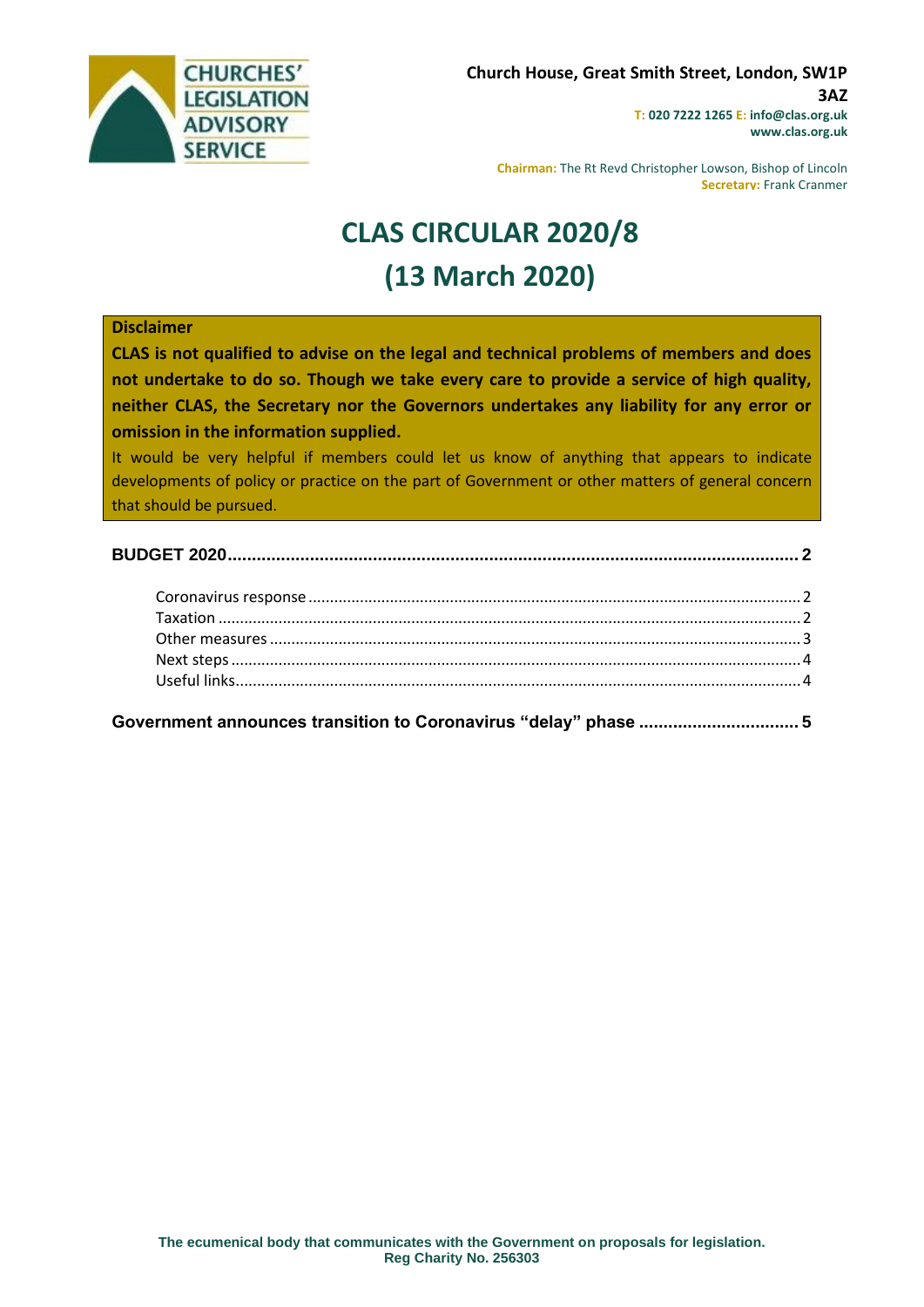# <span id="page-1-0"></span>**BUDGET 2020**

#### **For information**

## <span id="page-1-1"></span>**Coronavirus response**

Inevitably, much of the earlier part of the Budget speech was dominated by the Government's response to coronavirus and the prediction that it will cause production to shrink and consumer spending to fall, with a consequent negative impact on the economy overall. The Chancellor made the following commitments:

- that the NHS will be given whatever extra resources it needs to fight coronavirus;
- that Statutory Sick Pay (SSP) will be paid from day 1 rather than from day 4 and will be available to all who have been advised to self-isolate but who have not exhibited symptoms;
- that for companies with fewer than 250 employees, the first 14 days of SSP will be refunded;
- that those on Contributory Employment and Support Allowance will be able to claim on day 1 rather than day 8;
- that the minimum income floor on Universal Credit is temporarily suspended; and
- that the Government will establish a Hardship Fund, distributed to local authorities, which will be able to use it directly to support vulnerable people in their local areas.

Additionally, the Conservative Election Manifesto promised that shops, cinemas, restaurants, and music venues with a rateable value below £51,000 would have their business rates **Retail Discount** set at 50 per cent. Exceptionally for 2020-21, *they will not have to pay business rates at all* – which may benefit members who have charity shops. Also, exceptionally, the holiday from business rates will apply equally to *any* eligible retail, leisure or hospitality business with a rateable value below £51,000. At present, the relief is subject to state aid *de minimis* thresholds (a cumulative €200,000 *de minimis* threshold across 3 years), so an increase in relief could lead to some charities depleting their allowance.

#### <span id="page-1-2"></span>**Taxation**

The following measures were announced by the Chancellor:

- **The National Living Wage** is to reach two-thirds of average earnings in 2024.
- **NICs thresholds** will increase to £9,500 from April 2020.
- The so-called '**tampon tax'** is to be abolished.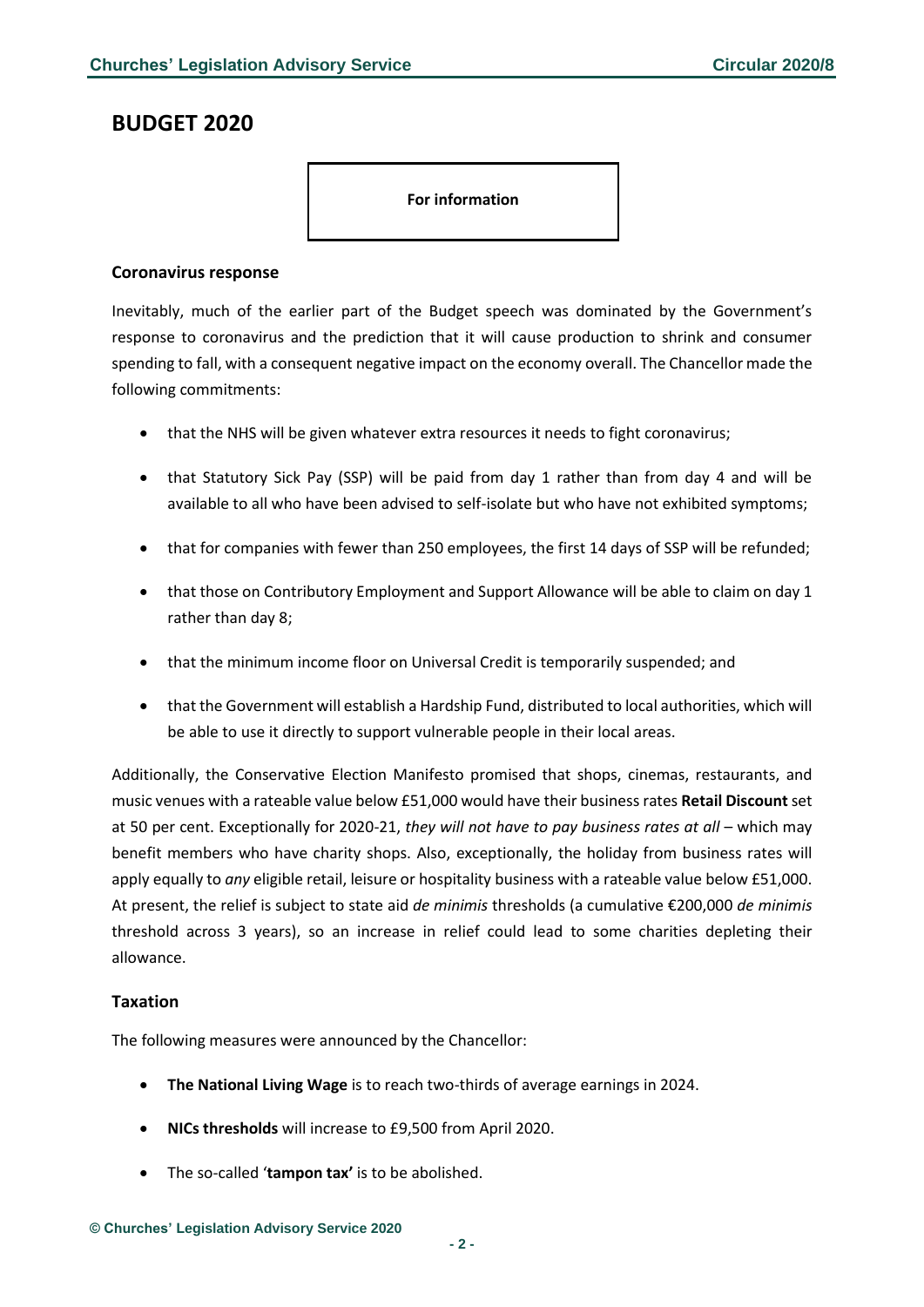- **VAT on e-books** is to be abolished (its abolition had been possible under EU VAT law since 2018).
- **Fuel Duty** is frozen for 2020-21.
- **Alcohol duties** are frozen for 2020-21.
- An opposite-sex civil partner will be able to derive or inherit a **State Pension** from his or her civil partner.
- As part of the **Climate Change Levy**, the Government will increase the gas rate in 2022-23 and 2023-24, but freeze the rate on liquid petroleum gas and other commodities to encourage energy efficient heating solutions.

The Government will increase the **Employment Allowance** from £3,000 to £4,000 from April 2020. This will be helpful to many charities; but following recent changes it will only apply to employers with secondary Class 1 NIC liabilities of less than £100,000 in the previous tax year, thereby excluding larger charity employers. This relief is also subject to state aid *de minimis* limits at present, which may limit its value for charities already in receipt of significant state aid in other forms.

Particuarly of interest for those in rural areas, **red diesel tax relief** is to be abolished *generally* over time – the abolition will not take effect for two years – but it is to be retained for agriculture, fishfarming, the rail industry and for non-commercial domestic heating.

## <span id="page-2-0"></span>**Other measures**

The following may be of interest to CLAS members:

- The Chancellor announced £5bn to roll out **gigabit-capable broadband** in the most difficultto-reach 20 per cent of the country.
- The Shared Rural Network agreement will see the Government commit up to £510m, alongside funds from industry, to improve **mobile phone coverage**.
- Associated with the Budget, HM Treasury published **[Regulation of pre-paid funeral plans:](https://assets.publishing.service.gov.uk/government/uploads/system/uploads/attachment_data/file/871535/Funeral_Plans_Consultation_Response_.pdf)  [response to the consultation](https://assets.publishing.service.gov.uk/government/uploads/system/uploads/attachment_data/file/871535/Funeral_Plans_Consultation_Response_.pdf)**. The responses were broadly in agreement with tighter regulation of the sector.
- The Chancellor announced an additional £650m to tackle **rough sleeping**.

On **flooding**, the Government will invest £5.2bn in a six-year capital investment programme for flood defences, starting in 2021. The Chancellor also confirmed a £200m package of 'place-based resilience schemes' to ensure 'faster recovery for rural, urban and coastal communities most at risk of flooding' and £120m to repair flood defences damaged in the floods in winter 2019-20.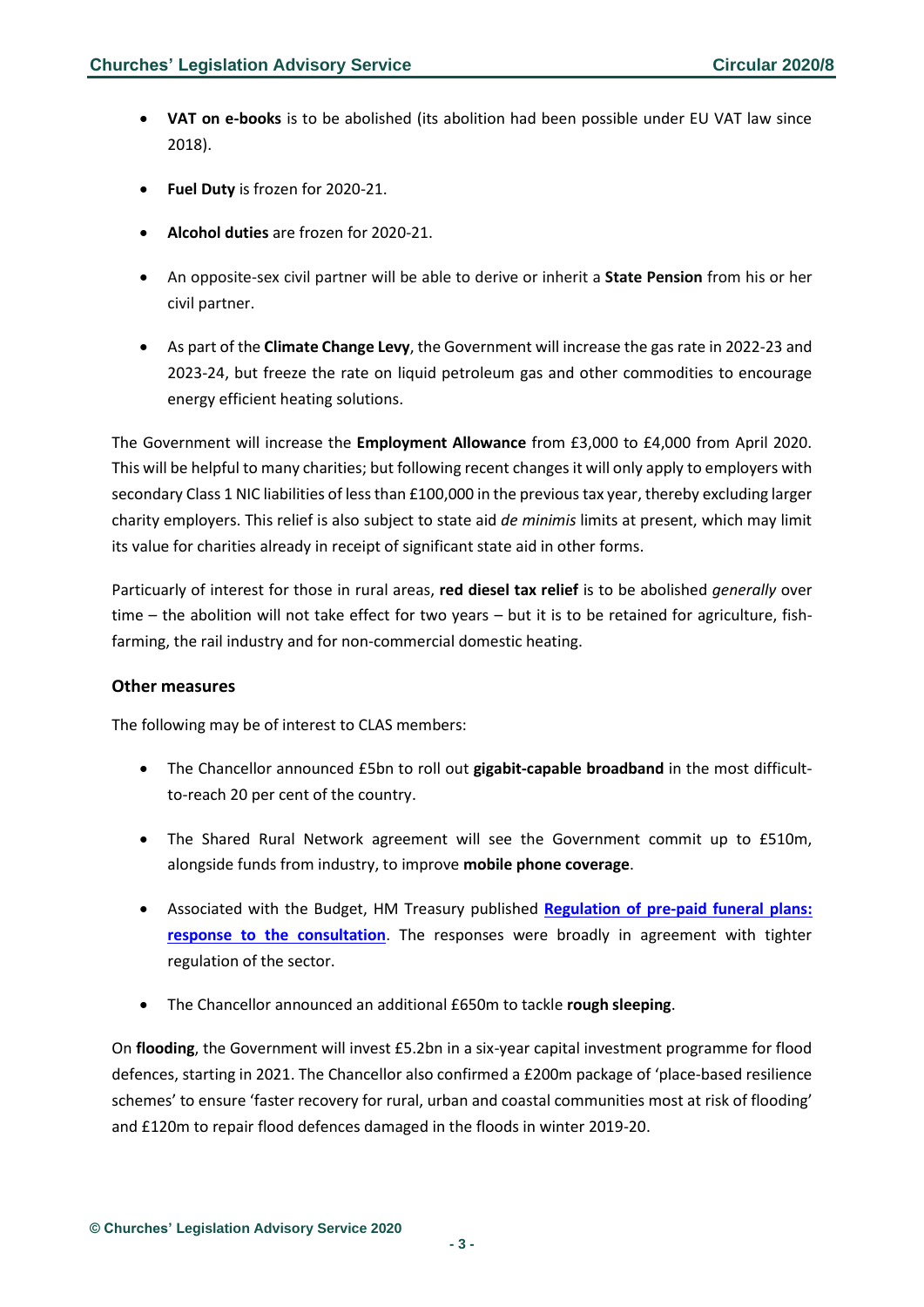Members may also be interested in the announcement of a £250m **Cultural Investment Fund** for culture, heritage, local museums, and neighbourhood libraries. Of this, £90m will be made available from April 2020 for a Cultural Development Fund that will support cultural regeneration proposals outside of London.

#### <span id="page-3-0"></span>**Next steps**

**Comprehensive Spending Review:** The Chancellor announced a [Comprehensive Spending Review](https://www.gov.uk/government/publications/comprehensive-spending-review-2020-representations-guidance/comprehensive-spending-review-2020-representations-guidance) – for which HM Treasury will accep[t representations](https://www.smartsurvey.co.uk/s/J5ZC01/) until **20 May** – with the following priorities:

- 'levelling up economic opportunity across all nations and regions of the country by investing in infrastructure, innovation and people, to increase productivity and opportunity';
- 'improving outcomes in public services, including supporting the NHS, and taking steps to cut crime and ensure every young person receives a superb education';
- 'strengthening the UK's place in the world'; and
- 'reducing carbon emissions and improving the natural environment'.

**Fundamental review of business rates in England:** HM Treasury has announced that it will conduct a fundamental review of business rates in England with the objective of reducing the overall burden on businesses, improving the current business rates system and considering more fundamental changes in the medium-to-long term. The review will include reforms to the current business rates system to put the tax on a more sustainable basis, including assessment of the effectiveness and operation of different reliefs.

**Apprenticeship Levy**: The Government will look at how to improve the working of the Apprenticeship Levy to support large and small employers in meeting the long-term skills needs of the economy.

## <span id="page-3-1"></span>**Useful links**

- [Budget 2020](https://www.gov.uk/government/topical-events/budget-2020)
- [Overview of tax legislation and rates \(OOTLAR\)](https://www.gov.uk/government/publications/budget-2020-overview-of-tax-legislation-and-rates-ootlar)
- [Impact definitions](https://www.gov.uk/government/publications/impact-definitions-for-budget-2020-tax-information-and-impact-notes)
- [Finance Bill 2020 documents](https://www.gov.uk/government/collections/finance-bill-2020)